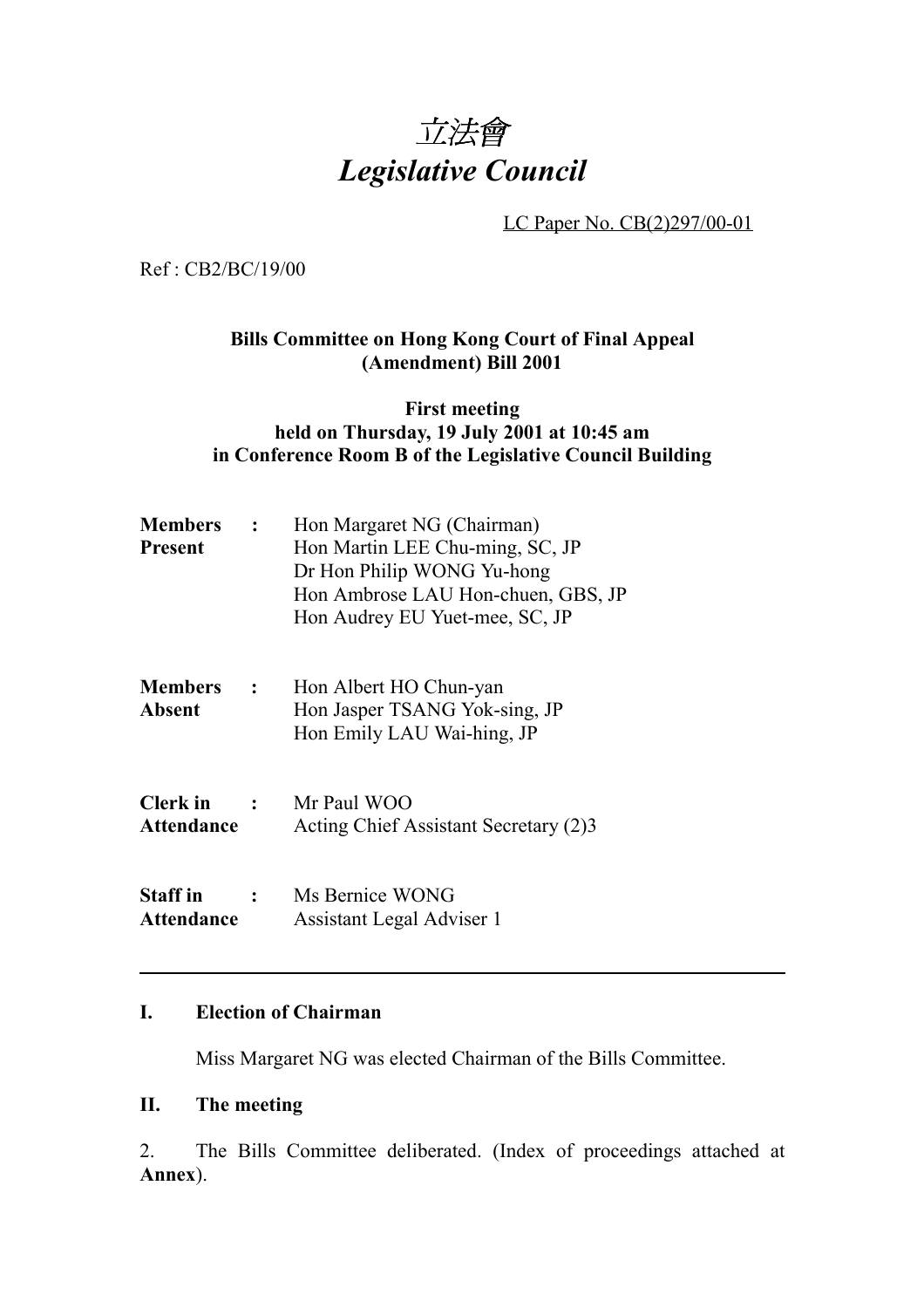3. The Bills Committee agreed that the Secretariat should ask the Administration to respond in writing to the following issues to facilitate future discussion of the Bills Committee -

- (a) to explain the rationale for introducing the "leapfrog appeal" mechanism and what kind of cases was the mechanism intended for;
- (b) to provide information on similar 'leapfrog appeal" system in overseas common law countries, particularly as regards the conditions and the procedures for the application for and granting of leave for such appeals;
- (c) whether the Administration had consulted the Judiciary on the impact of the Bill on judicial procedures, and if so, what were the views of the Judiciary;
- (d) since the deliberation of the Court of Appeal (CA) on a point of law of great general or public importance might be extremely valuable, to explain whether the "leapfrog appeal" mechanism would deprive all parties of the benefit of the CA's decision and the right to appeal to CA;
- (e) to explain the reasons and policy considerations for the criteria and conditions for the grant of a certificate by the trial judge, in particular, to explain the need for the judge to be satisfied :
	- (i) under proposed section  $27C(2)(a)$ , that a point of law had been fully argued in the proceedings and fully considered in his judgment; or
	- (ii) under proposed section  $27C(2)(b)$ , that a point of law was fully considered in the judgments given by the CA or the Court of Final Appeal (CFA) in previous proceedings;
- (f) to explain the factors that would assist the trial judge to conclude that the relevant conditions laid down in proposed section 27C(2) were satisfied;
- (g) whether proposed section 27C applied to cases where a point of law related wholly or mainly to the construction of the Basic Law;
- (h) to explain the purpose of having proposed section 27C(3) as a separate subsection, and to consider whether it could be incorporated in proposed section 27C(2);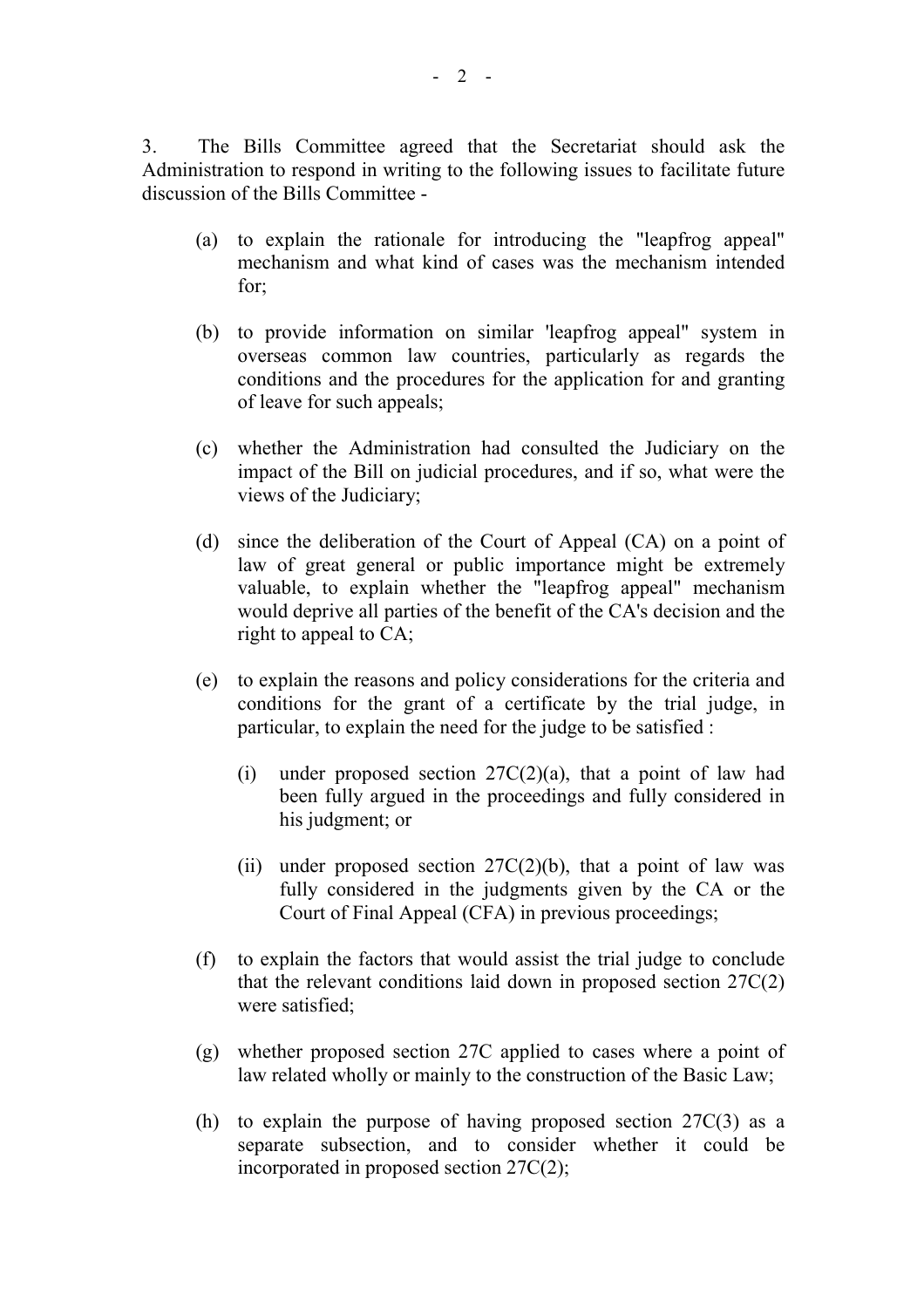- (i) to explain the meaning of "immediately" in proposed section 27C(4). What would happen if judgment was handed down? How could consent of all parties be obtained immediately after judgment? Furthermore, parties to the proceedings would need reasonable time, among other things, to seek legal advice on whether there were sufficient grounds for an appeal before deciding whether an application for a certificate was to be made. The Administration was requested to review the drafting of proposed sections 27C(4) and 27C(5) in the light of these considerations;
- (j) to explain why no appeal should lie against the grant or refusal of a certificate under proposed section 27C(6);
- (k) to explain the mechanism for calculation of time for appeal to the CA if an application was made for appeal to the CFA;
- (l) to review whether the terms "judge", "trial judge", "Court" and "Court of First Instance"(CFI) were used consistently; and
- (m) to clarify if there were any implications arising from the amendments introduced by the Chief Executive Election Ordinance providing for a leapfrog mechanism for appeal against the decision of the CFI in relation to the election of the Chief Executive.

4. The Bills Committee also agreed that the Hong Kong Bar Association, the Law Society of Hong Kong and the law schools of the two universities should be invited to make submissions on the Bill for the consideration of the Bills Committee.

5. The Bills Committee agreed to hold the next meeting on 24 September 2001 at 4:30 pm.

(*Post-meeting note* - The date of the meeting was subsequently changed to 4 October 2001 at 4:30 pm.)

6. There being no other business, the meeting ended at 11:05 am.

Legislative Council Secretariat 6 November 2001